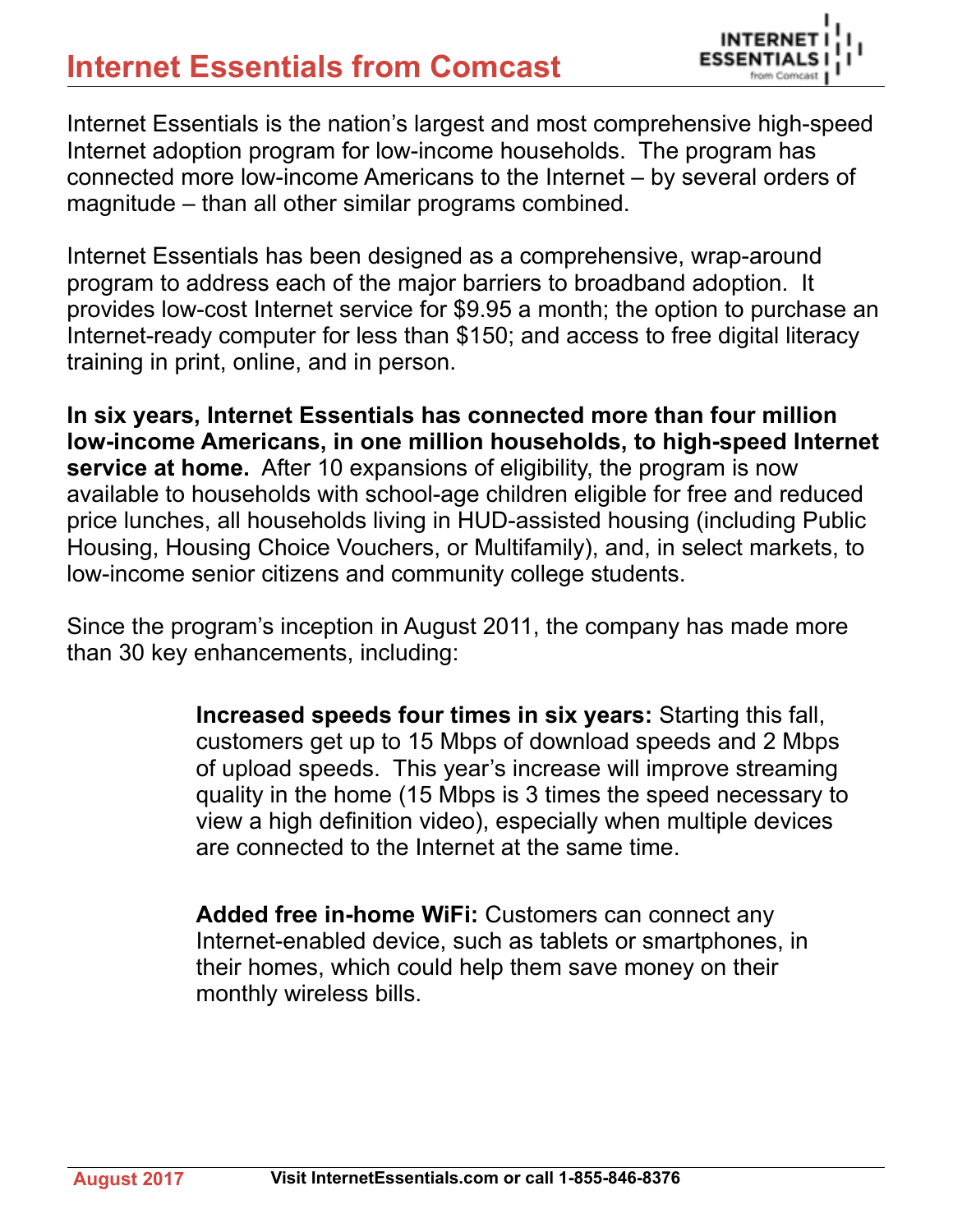

**Extended access to XFINITY WiFi hotspots:** Internet Essentials customers will now enjoy 40 hours of free out-ofhome WiFi access per month to the company's growing network of 18 million Xfinity WiFi hotspots.

**Streamlined enrollment process:** All families whose children attend schools where 40 percent or more of the students participate in the National School Lunch Program, as well as public housing residents, can use a streamlined application for Internet Essentials without having to submit additional verification documentation.

**Reflected our diverse communities:** English and Spanishspeaking families may call our dedicated in-language call centers or apply online at InternetEssentials.com. Materials for Internet Essentials are available in 14 languages, including English, Spanish, Somali, Chinese, Korean, and Russian.

## **Internet Essentials Investments**

Comcast has partnered with 9,000 community-based organizations, libraries, school districts, government agencies, and federal, state, and local elected officials to help families cross the digital divide. Through the end of June 2017, Comcast has:

- **Expended about \$350 million in cash and in-kind support to help fund digital** literacy and readiness training and education, reaching nearly 5 million people through national and local non-profit community partners.
- Sold more than 65,000 subsidized computers at less than \$150 each.
- Broadcast more than 10 million public service announcements, valued at more than \$120 million.

## **Customer Research:**

We survey our Internet Essentials customers about their experiences. Here are some key results:

- 98 percent said their children use the program's Internet service for schoolwork.
- 93 percent feel the Internet service had a positive impact on their child's grades.
- 62 percent feel the Internet service helped someone in the household locate